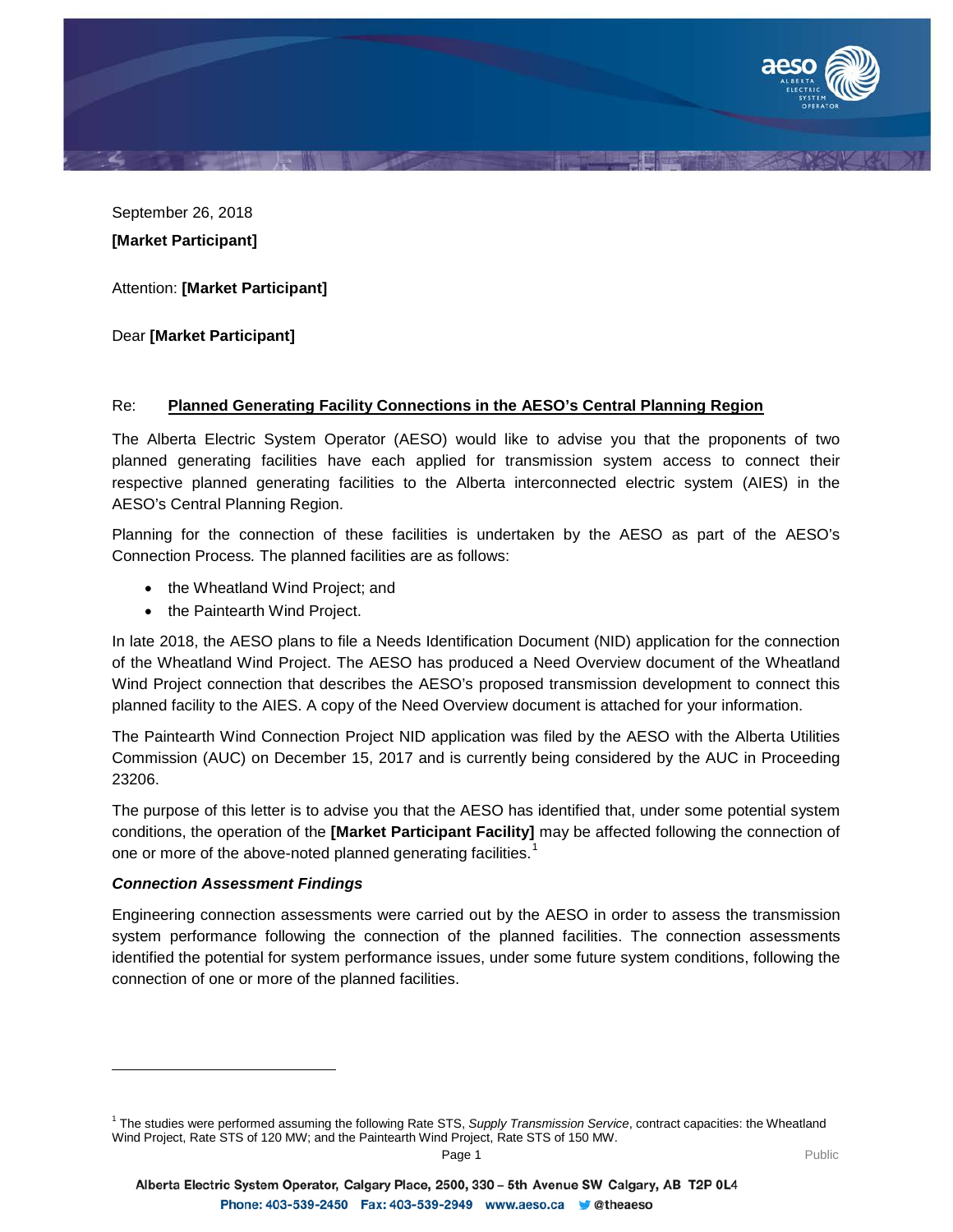## *Transmission Constraint Management*

To mitigate these potential system performance issues existing and planned remedial action schemes (RASs) may be modified. In addition, new RASs may be required.

The AESO may also make use of real-time operational measures to mitigate these potential system performance issues, including in accordance with Section 302.1 of the ISO rules, *Real Time Transmission Constraint Management* (TCM Rule). When applied, the TCM Rule could result in the AESO issuing directives for curtailment to source assets that are effective in managing a constraint.

The connection assessments have identified source assets, including the **[Market Participant Facility]**, that are effective in mitigating the potential transmission constraints.

## **AESO Long-term Planning**

At this time, the actual impacts of these projects depend on the actual energization timing of the planned generation facilities. The AESO will ensure plans are in place when impacts of these facilities become certain. As mentioned in the AESO's *Transmission Capability Assessment for Renewables Integration*, [2](#page-1-0) the AESO expects to be able to connect approximately 130 MW in the Central East area. This capability report states that this could be achieved through use of RAS, which is consistent with the findings of the engineering connection assessments.

## *The Need for a Section 15(2) Application*

If the AESO anticipates that congestion under system normal (Category A) conditions will arise on the transmission system, then the AESO is required to file and obtain approval from the AUC for an "exception" under Section 15(2) of the *Transmission Regulation*. The AESO will notify market participants if and when the AESO determines it is necessary to apply to the AUC for approval of such an exception, and will address the frequency, magnitude and duration of any anticipated congestion at that time.

## *For Further Information*

The engineering connection assessment will be included in the AESO's Wheatland Wind Project Connection NID application. Following submission to the AUC of the NID application, the NID application will be posted on the AESO website at: https://www.aeso.ca/grid/projects/

If you have any questions or concerns, please contact the AESO at 1-888-866-2959 or [stakeholder.relations@aeso.ca](mailto:stakeholder.relations@aeso.ca)

Yours truly,

j

*"Electronically signed by"*

Maz Mazadi, PhD, P.Eng., SMIEEE Manager, Project and System Access Studies

Attachments: AESO Need Overview: *Need for the Wheatland Wind Project Connection in the Dorothy area*

<span id="page-1-0"></span><sup>&</sup>lt;sup>2</sup> Available at: https://www.aeso.ca/assets/Uploads/Transmission-Capability-Assessment-for-Renewables-Integration-Final.pdf